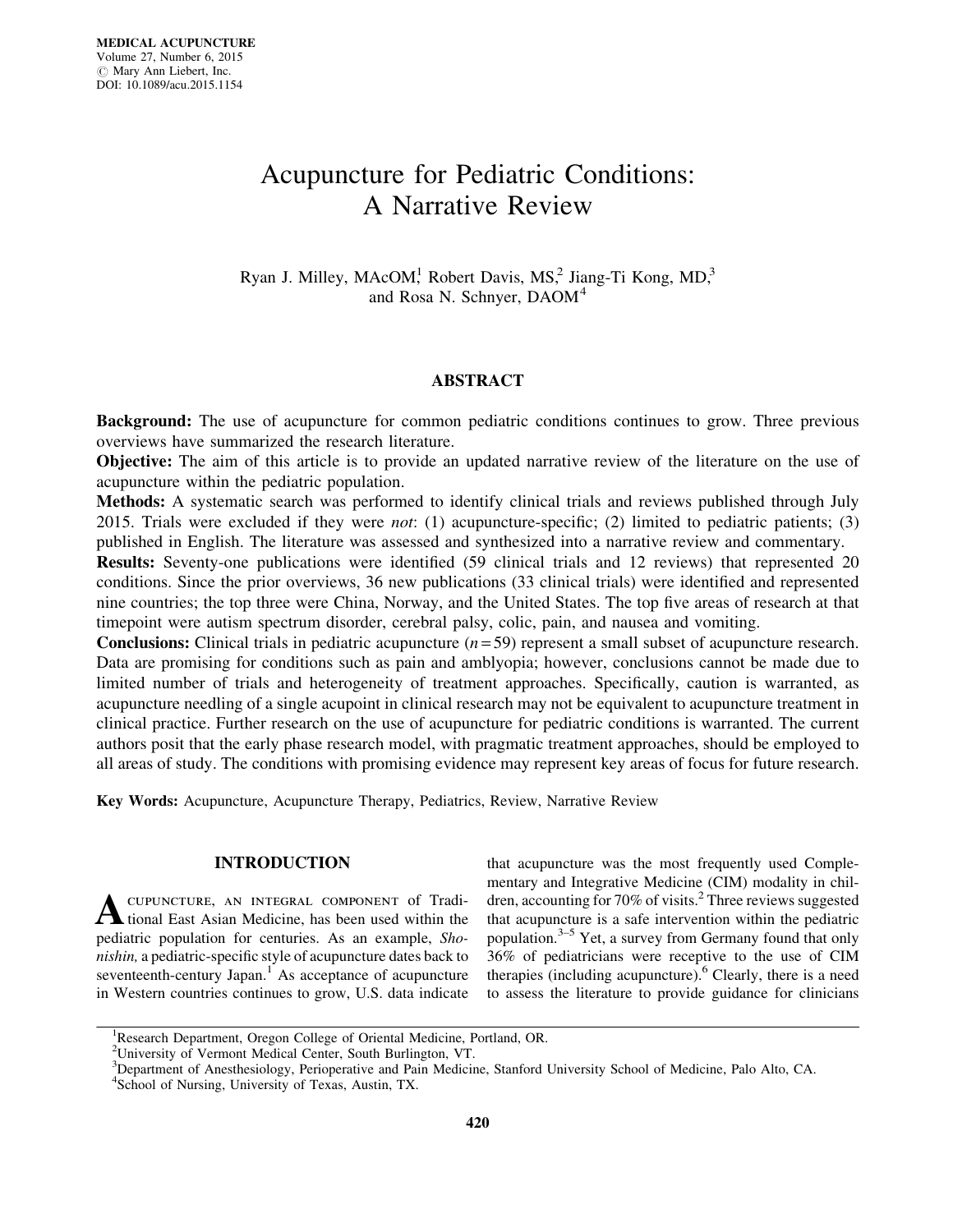on the safety and appropriate use of acupuncture within the pediatric population, as well as to guide future research.

The pediatric acupuncture literature has been summarized within three previous overviews, two of these included clinical trials of acupuncture and acupuncture-like modalities.<sup>5,7</sup> These reviews, highlighting the benefit of acupuncture for an array of conditions, included the suggestion that future research should be conducted to, ''guide pediatricians and other health professionals...."<sup>7</sup> The most recent overview assessed the efficacy and safety of acupuncture by summarizing systematic reviews through  $2014<sup>8</sup>$  Since the publication of these three overviews, several clinical trials have been published. An update of literature is warranted; yet; in contrast to the prior reviews, other acupuncture-like modalities (e.g., acupressure or laser acupuncture) are excluded from the current review. The aim of this article is to provide a narrative review of the literature (clinical trials and reviews) published on the use of acupuncture for pediatric conditions.

within the pediatric population (<18 years). Trials on all forms of classical acupuncture were included, and trials on non-acupuncture methods (e.g., acupressure) were excluded. Reviews that were not limited to acupuncture or that were not condition-specific were excluded. Predefined algorithms were used in searching four databases: MEDLINE<sup>®</sup> (PubMed), Alt HealthWatch, AMED [Allied and complementary Medicine Database], and AcuTrials through July 31, 2015.

Although the search strategy was systematic in nature, it was not intended to assess methodological quality or to pool data for meta-analysis. Articles were hand-screened and publications that met inclusion criteria for this review were synthesized into a narrative review and synopsis. Articles that were included within the three prior overviews of the pediatric acupuncture literature<sup>5,7,8</sup> are not summarized in this article.

#### RESULTS

#### METHODS

A systematic search was performed for English-language publications of clinical trials and reviews of acupuncture

The search identified a total of 335 articles. After removal of duplicates and screening titles and abstracts, 110 publications were included for review; of these, 39 were excluded for various reasons (Fig. 1). The remaining 71 articles



FIG 1. Flow diagram of the literature screening process. AMED, Allied and complementary *Medicine Database.*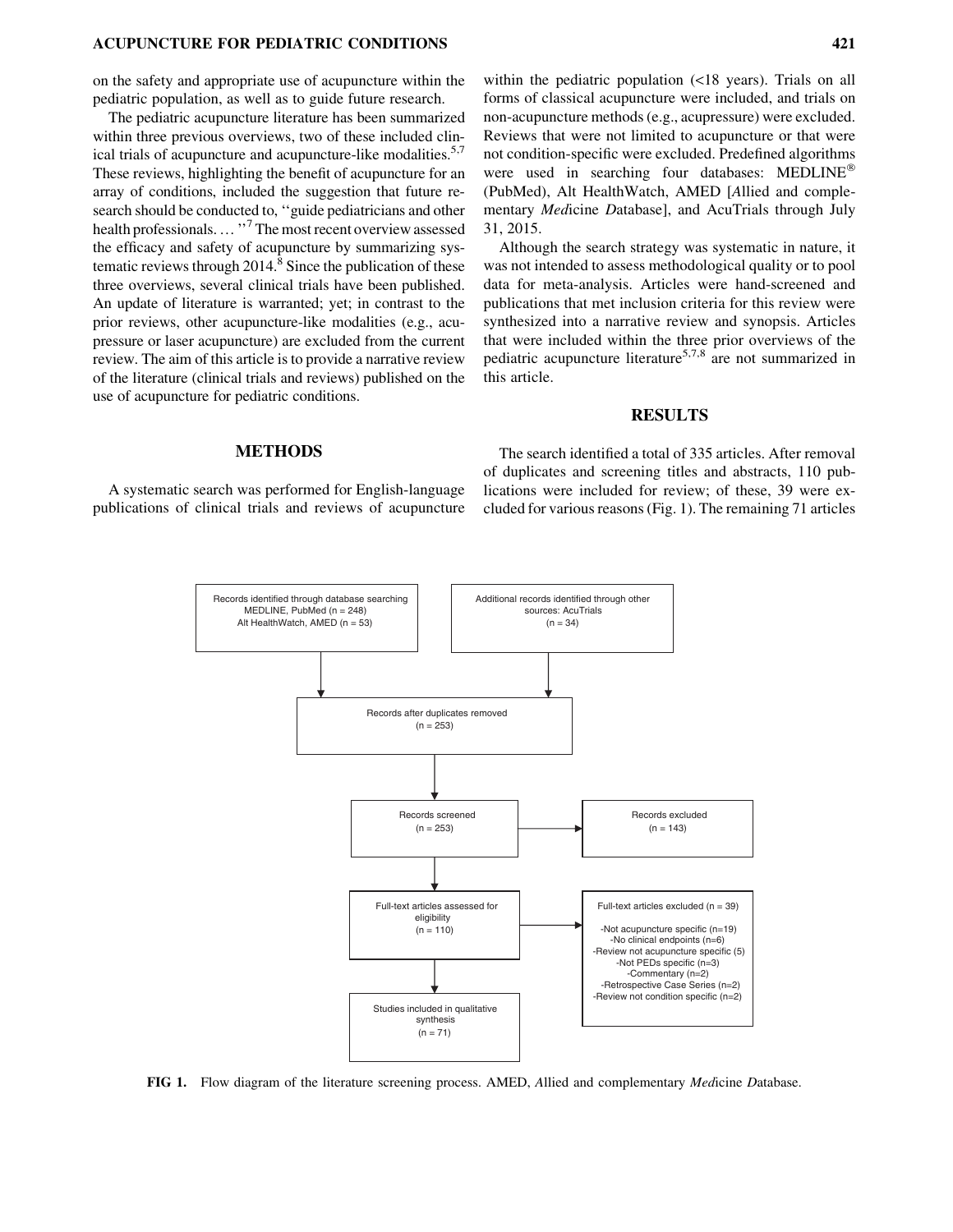fulfilled the predefined inclusion criteria and are included in this narrative review.

Research (published in English) on use of acupuncture within the pediatric population dates to  $1973<sup>9</sup>$ . The majority of publications (83%; 59/71) were clinical trials, while the remaining 17% were reviews. Most of the clinical trials were small-scale, as  $81\%$  (48/59) had  $n \le 100$  and 48%  $(28/59)$  had  $n \le 50$ .

A total of 20 condition categories were investigated (See Table 1). The top five (based on clinical trials) were: (1) nausea and vomiting; (2) cerebral palsy; (3) digestive complaints (e.g., colic); (4) pain; (5) autism spectrum disorder (ASD) and respiratory-tract diseases (same ranking). Each of these top conditions categories had  $\geq$  five publications and accounted for 73% (43/59) of the published literature. The 59 clinical trial publications represented 14 countries (Table 2); the top three, China, the United States, and Hong Kong, account for 59% (35/59) of the publications.

|  |  | TABLE 1. RANK ORDER OF CLINICAL TRIALS |  |
|--|--|----------------------------------------|--|
|  |  | BY CONDITION CATEGORY                  |  |

| <b>Conditions</b>            | Clinical<br>trials | Rank<br>order | Total<br>articles<br><i>(including)</i><br>reviews) |
|------------------------------|--------------------|---------------|-----------------------------------------------------|
| Nausea & vomiting            | 10                 | 1             | 10                                                  |
| (postoperative,              |                    |               |                                                     |
| chemotherapy-induced)        |                    |               |                                                     |
| Cerebral palsy               | 9                  | 2             | 9                                                   |
| Digestive complaints (colic, | 8                  | 3             | 8                                                   |
| constipation, diarrhea)      |                    |               |                                                     |
| Pain (acute, chronic)        | 6                  | 4             | 6                                                   |
| Autism spectrum disorder     | 5                  | 5             | 8                                                   |
| Respiratory-tract diseases   | 5                  | 5             | 6                                                   |
| (allergic rhinitis, asthma,  |                    |               |                                                     |
| pharyngitis)                 |                    |               |                                                     |
| Nocturnal enuresis           | 3                  | 6             | 6                                                   |
| Vision disorders (amblyopia, | 3                  | 6             | 4                                                   |
| central & peripheral         |                    |               |                                                     |
| disorders, myopia)           |                    |               |                                                     |
| <b>ADHD</b>                  | $\overline{2}$     | 7             | 3                                                   |
| Extubation                   | $\overline{c}$     | 7             | $\overline{c}$                                      |
| Intellectual disability      | $\overline{c}$     | 7             | $\overline{c}$                                      |
| Brachial plexus neuropathies | 1                  | 8             | $\mathbf{1}$                                        |
| Hearing loss (sensorineural) | 1                  | 8             | 1                                                   |
| Obesity                      | 1                  | 8             | 1                                                   |
| Sialorrhea                   | 1                  | 8             | 1                                                   |
| Epilepsy                     | 0                  | 9             | 1                                                   |
| Hypoxia-ischemic             | 0                  | 9             | 1                                                   |
| encephalopathy               |                    |               |                                                     |
| <b>Mumps</b>                 | $\Omega$           | 9             | 1                                                   |
| <b>Total</b>                 |                    |               | 71                                                  |

ADHD, attention-deficit hyperactivity disorder.

| TABLE 2. RANK ORDER OF CLINICAL TRIALS |
|----------------------------------------|
| by COUNTRY OF ORIGIN                   |

| Country              | Clinical trials | Rank |
|----------------------|-----------------|------|
| China                | 14              |      |
| <b>United States</b> | 11              | 2    |
| Hong Kong            | 10              | 3    |
| Norway               | 5               | 4    |
| Germany              | 3               | 5    |
| <b>Israel</b>        | 3               | 5    |
| Sweden               | 3               | 5    |
| Canada               | 2               | 6    |
| Egypt                | 2               | 6    |
| Turkey               | 2               | 6    |
| Denmark              | 1               |      |
| Iran                 | 1               |      |
| Japan                |                 |      |
| Taiwan               |                 |      |

# SUMMARY OF NEWER PUBLISHED CLINICAL TRIALS AND REVIEWS

Thirty-six articles (33 clinical trials and three systematic reviews) not included in the previous overviews<sup>5,7,8</sup> accounted for half of all publications (51%; 36/71). The trend of small-scale clinical trials continued; 82% (27/33) of studies had  $n \le 100$  and 42% (14/33) had  $n \le 50$ .

The top five condition categories are: autism spectrum disorder, cerebral palsy, colic, pain, and nausea and vomiting (Table 3). These studies represented 9 countries

Table 3. Rank Order of Clinical Trials  $(≥ 2007)$  by Condition Category

| <b>Conditions</b>                                             | Clinical<br>trials | Rank<br>order               | Total<br>articles<br><i>(including)</i><br><i>reviews</i> ) |
|---------------------------------------------------------------|--------------------|-----------------------------|-------------------------------------------------------------|
| Autism spectrum disorder                                      | 5                  | 1                           | 5                                                           |
| Cerebral palsy                                                | 5                  | 1                           | 5                                                           |
| Colic                                                         | 5                  | 1                           | 5                                                           |
| Pain (acute)                                                  | 4                  | 2                           | 4                                                           |
| Nausea & vomiting<br>(postoperative,<br>chemotherapy-induced) | 4                  | $\mathcal{D}_{\mathcal{L}}$ | 4                                                           |
| Asthma                                                        | 2                  | 3                           | 3                                                           |
| <b>ADHD</b>                                                   | 2                  | 3                           | $\overline{c}$                                              |
| Amblyopia                                                     | 2                  | 3                           | 2                                                           |
| Nocturnal enuresis                                            | 1                  | 4                           | 2                                                           |
| Intellectual disability                                       | 1                  | 4                           | 1                                                           |
| Brachial plexus neuropathies                                  | 1                  | 4                           |                                                             |
| Obesity                                                       | 1                  | 4                           |                                                             |
| Mumps                                                         | 0                  | 5                           |                                                             |
| <b>Total</b>                                                  |                    |                             | 36                                                          |

ADHD, attention-deficit hyperactivity disorder.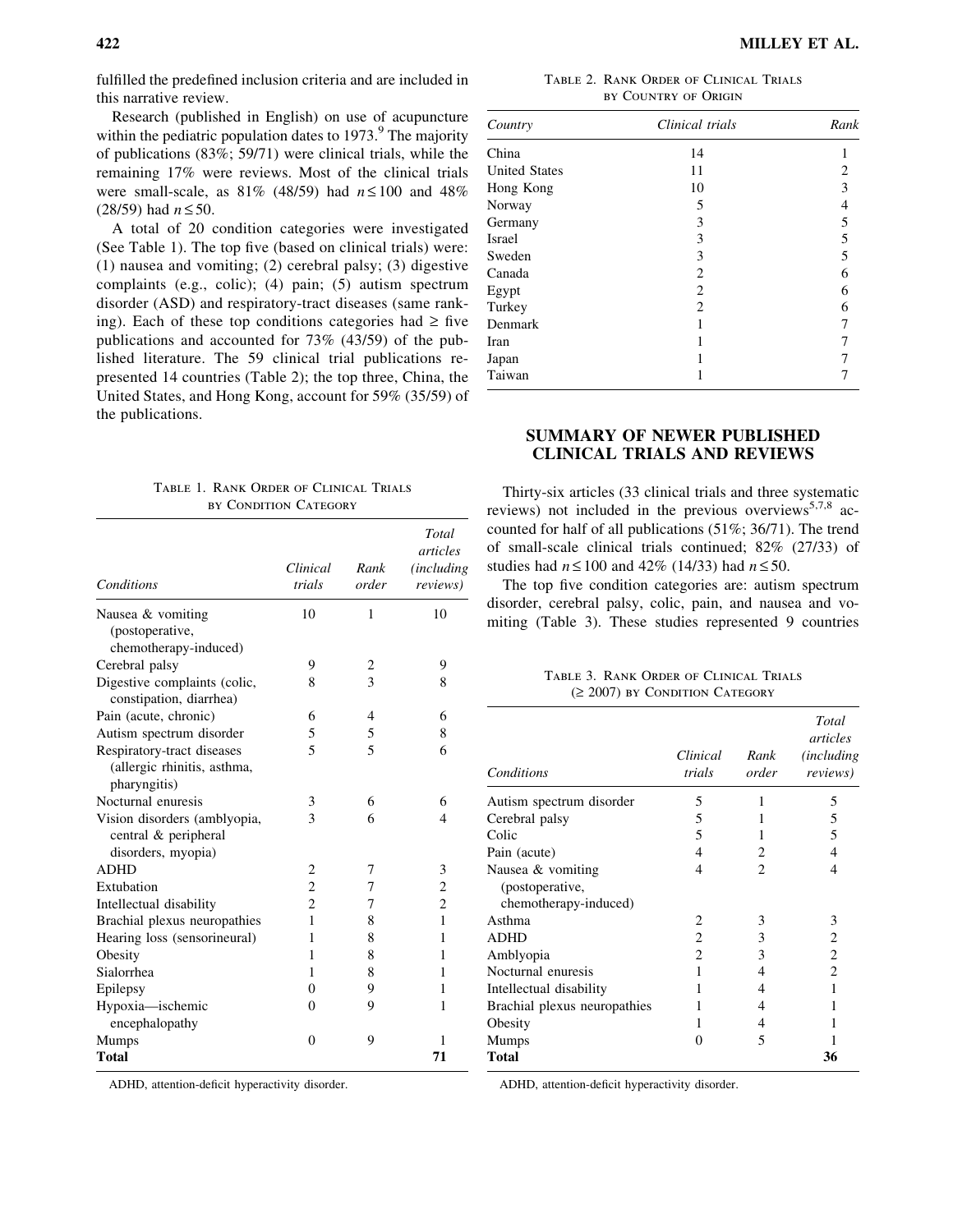Table 4. Rank Order of Clinical Trials  $(≥ 2007)$  by Country of Origin

| Country              | # of references | Rank |
|----------------------|-----------------|------|
| China                | 10              |      |
| Norway               | 5               |      |
| <b>United States</b> | 5               | 2    |
| Hong Kong            | 4               | 3    |
| Sweden               | 3               |      |
| Egypt                | 2               |      |
| Germany              | 2               | 5    |
| Denmark              |                 | 6    |
| Turkey               |                 |      |

(Table 4) with the top three countries, China, Norway, and the United States, accounting for 61% (20/33) of recent publications. Condition summaries are presented in rank order, based on number of new articles (i.e., those not included within the prior overviews).

## Autism Spectrum Disorder

New publications included five clinical trials and one review (Table 5). The most recent systematic review identified 27 publications (3 in English) and concluded that well designed trials are needed.<sup>15</sup> The authors stated that all of the articles report high tolerability to acupuncture and ''improvements in children who received a form of acupuncture.''

A pilot study from Egypt assessed the effects of scalp acupuncture adjunctive to language therapy.<sup>10</sup> Positive effects were observed for several parameters of language tests, leading the authors to conclude that adjunctive treatment was feasible, accepted, and may offer benefits.

A trial from Hong Kong assessed the effects of dermal acupuncture treatment, (7-Star needle) at a standardized set of acupuncture meridians (not acupoints).<sup>12</sup> Results suggested positive effects in language and social interaction but not in stereotyped behaviors or motor functions.

Another group from Hong Kong published articles about a series of trials. The first, an outcomes-based pilot study, provided (Traditional Chinese Medicine (TCM)–style electroacupuncture  $(EA)$  to participants.<sup>11</sup> These positive findings led to a larger trial that compared EA to sham EA.<sup>13</sup> Participants received EA treatment at a standardized set of acupoints or sham EA at areas 4 mm away from the acupoints. Overall, mixed results were reported with positive effects within subscales of each of the primary outcomes (i.e., language comprehension and self-care). The third trial, also a pilot study, assessed the effects of a newly developed Tongue Acupuncture (TAC) treatment approach.<sup>14</sup> Participants received TAC or sham TAC, which involved lightly pressing the same acupoints with the handle of the acupuncture needle. Based on the acceptance and feasibility, the authors suggested that additional studies are warranted.

Synopsis. Of the new trials, three were pilots, while the other two suggested positive effects from different treatment approaches. The current authors agree with the prior overview by Yang et al., which concluded: ''The efficacy of acupuncture for autism spectrum disorder is unclear.''<sup>8</sup>

## Cerebral Palsy

Five new clinical studies have been published (Table 6) and there have been no recent reviews. A pilot study from the United States assessed the effects of acupuncture compared to osteopathic manipulation (OT); a third group served as a wait-list control group.<sup>16</sup> All groups continued to receive usual care. The authors found the design feasible and suggested that adjunctive OT could be effective but not acupuncture.

A trial from China assessed frequency of cerebral palsy– related seizures in children.<sup>17</sup> Results of this crossover

| 1st author,<br>year &<br>reference | Country   | Ages & $#$<br>of participants                                                                   | Design               | Acu<br><i>Style</i> | Acupoint<br>protocol | # $Txs$                    | <i><u>Outcome measure</u></i>                        | Results                      |
|------------------------------------|-----------|-------------------------------------------------------------------------------------------------|----------------------|---------------------|----------------------|----------------------------|------------------------------------------------------|------------------------------|
| Allam,<br>$2008^{10}$              | Egypt     | <i>Range:</i> 4–7 yrs<br>$n=20$                                                                 | $Acu+UC$<br>vs. UC   | Scalp               |                      |                            | Standardized 72: 2×/wk Pilot: Language<br>tests      | Feasible; might<br>be useful |
| Chen,<br>$2008^{11}$               | Hong Kong | <i>Mean</i> : 11.5 yrs<br>$n=2$                                                                 | Outcomes-<br>based   | <b>TCM</b>          | Standardized         |                            | 24: 3×/wk Pilot: OoL &<br>function scales            | Feasible; might<br>be useful |
| Chan,<br>$2009^{12}$               | Hong Kong | <i>Mean</i> : $6.8$ yrs<br>$n = 32$                                                             | Acu vs.<br>wait-list | 7-star              | Standardized         | $30:5 \times /wk$ Pt diary |                                                      | Mixed                        |
| Wong,<br>$2010^{13}$               | Hong Kong | <i>Range:</i> 3–18 yrs Acu+UC vs.<br>$n = 59$                                                   | $Sham+UC$            | TCM                 | Standardized         |                            | 12: $3 \times / wk$ 4 OoL & function Mixed<br>scales |                              |
| Wong,<br>$2010^{14}$               | Hong Kong | <i>Range:</i> 3–11 yrs Acu+UC vs. Tongue Standardized 40: 5×/wk <i>Pilot:</i> OoL &<br>$n = 50$ | Sham+UC              |                     |                      |                            | function scales                                      | Feasible: might<br>be useful |

TABLE 5. NEW CLINICAL TRIALS FOR AUTISM SPECTRUM DISORDER  $(N=8; 6 \text{ New}^3)$ 

a Condition summary provides commentary on new publications (i.e., those not included within the prior overviews). One new article was a systematic review and is not shown in this table.

Acu, acupuncture; Tx, treatment; yrs, years; UC, usual care; TCM, Traditional Chinese Medicine; wk, week; QoL, quality of life; Pt, patient.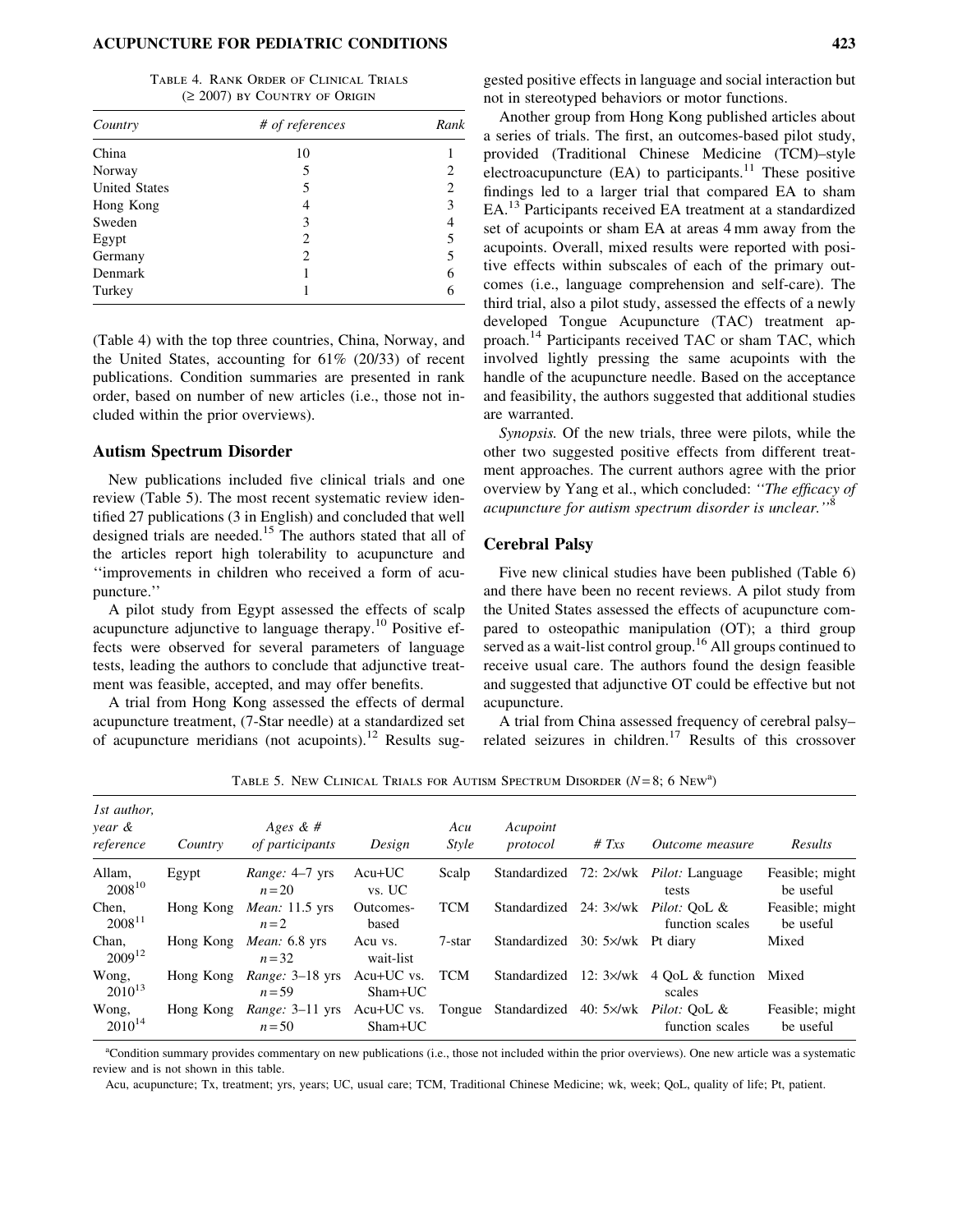| 1st author,<br>year &<br>reference | Country                 | Ages & #<br>of participants                            | Design                                                      | Acu style      | Acupoint<br>protocol | # $Txs$                   | <i><u>Outcome</u></i><br>measure                                | Results              |
|------------------------------------|-------------------------|--------------------------------------------------------|-------------------------------------------------------------|----------------|----------------------|---------------------------|-----------------------------------------------------------------|----------------------|
| Duncan<br>2008 <sup>16</sup>       | United<br><b>States</b> | Range:<br>$20 \text{ mo} - 12 \text{ yrs}$<br>$n = 55$ | $Acu+UC$<br>$vs. OT+UC$<br>vs. UC alone                     | <b>TCM</b>     | Individualized       |                           | $30:$ > 6 mo <i>Pilot</i> : multiple No Acu effect;<br>outcomes | $OT = +$             |
| Wu<br>$2008^{17}$                  | China                   | <i>Range</i> : $1-6$ yrs<br>$n = 116$                  | Acu+UC vs. UC                                               | TCM &<br>Scalp | Individualized       | $60:5 \times /wk$ Seizure | frequency                                                       | No increased<br>risk |
| Duncan<br>$2012^{18}$              | China                   | Range: 12–72 mo Acu+UC vs. UC<br>$n = 75$              |                                                             | <b>TCM</b>     | Individualized       | $60:5 \times$ /wk         | <b>GMFM &amp;</b><br>disability                                 | No effect            |
| Wang<br>$2013^{19}$                | China                   | <i>Mean:</i> 32.5 mo<br>$n = 74$                       | Individualized Acu Scalp & Semi-<br>vs. standardized<br>Acu | <b>TCM</b>     | individualized       | 42: Every<br>other day    | GMFM &<br>Spasticity                                            | No difference        |
| Liu<br>$2013^{20}$                 | China                   | Range:<br>$1-7$ yrs<br>$n = 200$                       | Acu+UC vs. UC                                               | <b>TCM</b>     | Standardized         | 30: Every<br>3 days       | GMFM &<br><b>GDS</b>                                            | $Acu = +$            |

TABLE 6. NEW CLINICAL TRIALS FOR CEREBRAL PALSY  $(N=9; 5 \text{ New}^3)$ 

a Condition summary provides commentary on new publications (i.e., those not included within the prior overviews).

+ denotes positive results.

Acu, acupuncture; Tx, treatment; mo, months; yrs, years; UC, usual care; OT, osteopathic manipulation; TCM, Traditional Chinese Medicine; GMFM, Gross Motor Function Measure; GDS, Gesell Development Scale.

feasibility study suggested that there was no increased risk from the addition of body and scalp acupuncture to rehabilitative therapy.

A collaborative trial (United States and China) compared the effects of acupuncture adjunctive to rehabilitation therapy to rehabilitation therapy alone (a crossover group).<sup>18</sup> Results suggested no difference between groups at the end of treatment. At the end of the treatment period the rehabilitation-only group received acupuncture and trends of improvement were observed.

A trial from China compared use of a standardized set of acupoints to individualized acupuncture; both groups continued to receive usual care.<sup>19</sup> Although no differences between groups were observed, a secondary analysis of infants with spastic cerebral palsy suggested that individualized treatment was better.

The largest trial to date also assessed the effect of acupuncture adjunctive to rehabilitative therapy. $20$  The results suggested that adjunctive acupuncture treatment was significantly better than rehabilitation training alone.

Synopsis: Clinical trials reported mixed effects from TCM styles of acupuncture treatment, all of which provided an intensive course of therapy (30–60 treatments). Results of the largest trial were positive, and the current authors agree with the conclusion of the prior overview by Yang et al.: ''The efficacy of acupuncture for cerebral palsy is promising.''<sup>8</sup>

| 1st author,<br>year &<br>reference | Country | Ages & $#$<br>of participants  | Design           | Acu style                                                | Acupoint<br>protocol | # $Txs$  | <i>Outcome</i><br>measure                                                   | Results                      |
|------------------------------------|---------|--------------------------------|------------------|----------------------------------------------------------|----------------------|----------|-----------------------------------------------------------------------------|------------------------------|
| Reinthal<br>$2008^{21}$            | Sweden  | <i>Mean:</i> 6 wks<br>$n = 40$ | Acu vs.<br>no Tx | Single acupoint Standardized 4: 2×/wk Pt diary:<br>(LI4) |                      |          | Crying $\&$ pain                                                            | $Acu = +$                    |
| Landgren<br>$2010^{22}$            | Sweden  | Range: 2-8 wks<br>$n = 90$     | Acu vs.<br>no Tx | Single acupoint Standardized 6: 2×/wk Pt diary:<br>(LI4) |                      |          | Crying                                                                      | $Acu = +$                    |
| Landgren<br>$2011^{23}$            | Sweden  | Range: 2-8 wks<br>$n=90$       | Acu vs.<br>no Tx | (LI4)                                                    |                      |          | Single acupoint Standardized 6: 2×/wk Pt diary: Feeding,<br>stool $&$ sleep | No effect                    |
| Skjeie<br>$2011^{24}$              | Norway  | <i>Mean:</i> 7 wks<br>$n=9$    | Acu vs.<br>no Tx | Single acupoint<br>(ST 36)                               | Standardized         | 3: Daily | Pilot, Pt diary:<br>Crying                                                  | Feasible; might<br>be useful |
| Skjeie<br>$2013^{25}$              | Norway  | Range 3–13 wks<br>$n=90$       | Acu vs.<br>no Tx | Single acupoint Standardized<br>(ST 36)                  |                      | 3: Daily | <i>Pt diary:</i> Crying                                                     | No effect                    |

TABLE 7. NEW CLINICAL TRIALS FOR COLIC  $(N=5; 5 \text{ New}^3)$ 

a Condition summary provides commentary on new publications (i.e., those not included within the prior overviews).

+ denotes positive results.

Acu, acupuncture; Tx, treatment; wks, weeks; Pt, patient.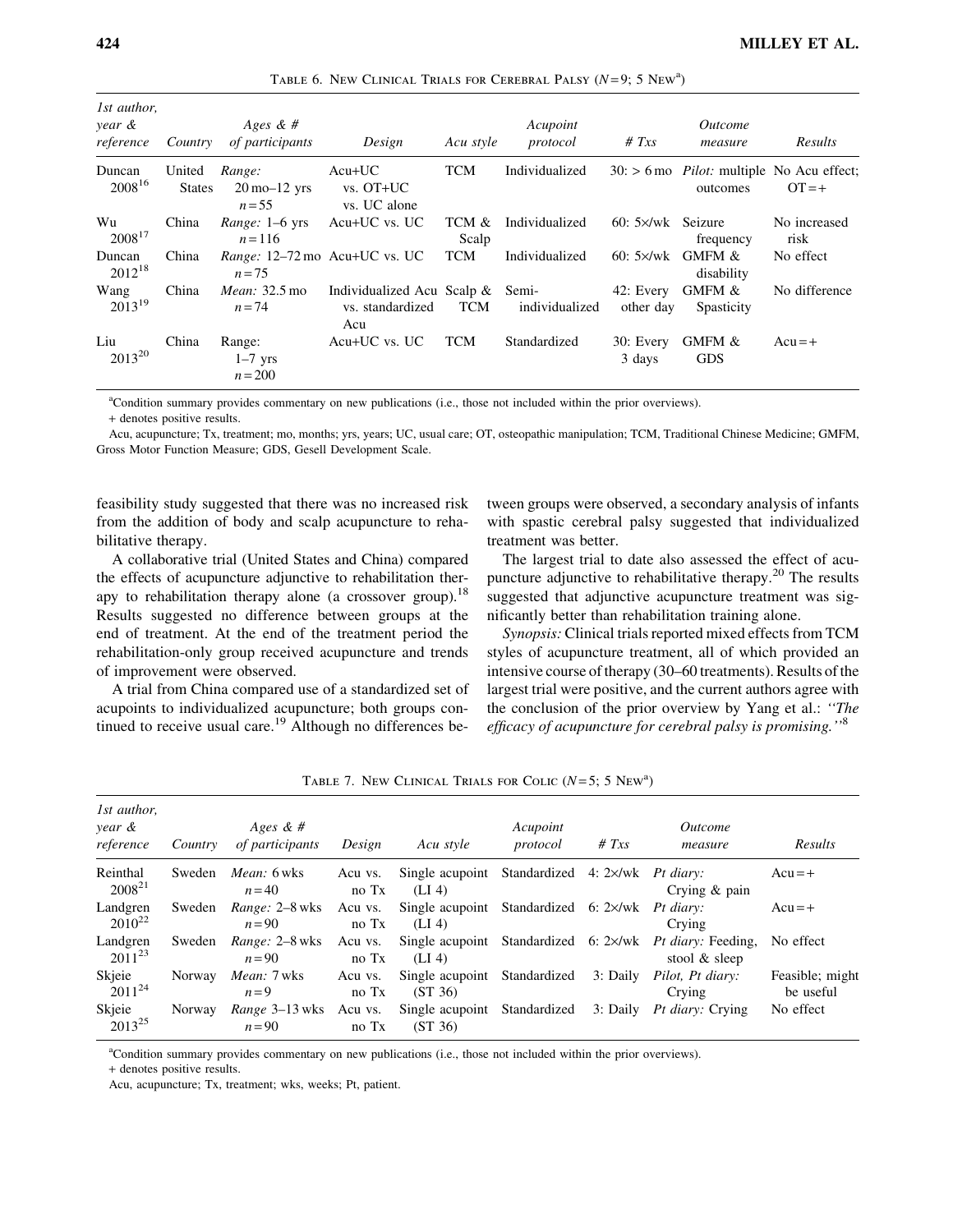## Colic

There were five new articles (4 were clinical trials) but no reviews on the effects of acupuncture for the treatment of colic (Table 7). A trial from Sweden assessed the effects of acupuncture needling at a single acupoint (bilateral LI 4).<sup>21</sup> Needles were retained for 20 seconds with ''light'' stimulation, and data suggested that the treatment was effective for alleviating colic (crying and pain).

Another trial from Sweden also assessed the effects of acupuncture needling at LI 4 on crying for infants with  $colic.<sup>22</sup> Needling was applied superficially (2-mm depth)$ for 2 seconds to the acupoint LI 4 (unilateral). Results suggested that minimal needling can reduce the intensity and duration of crying. A second publication generated from the same trial reported that acupuncture needling had no major effect on feeding, stooling, and sleep.<sup>23</sup>

A pilot trial from Norway assessed the effect on crying of acupuncture needling at ST 36 for infants with colic.<sup>24</sup> Based on the positive findings, a larger multisite trial was conducted.<sup>25</sup> Infants received 20 seconds of acupuncture needling at ST 36 (bilateral), with no statistically significant or clinically relevant effect.

Synopsis: The clinical trials assessed similar treatment approaches, including brief acupuncture needling to a single acupoint—either LI 4 or ST 36. The trials on LI 4 reported benefit for mitigating crying, while those on ST 36 did not.

#### Nausea and Vomiting

Articles on four new clinical studies, but no new reviews, were published on the effects of acupuncture for the treatment of nausea and vomiting (Table 8). A multicenter study assessed the antiemetic effects of acupuncture as adjunctive care in patients undergoing chemotherapy.<sup>26</sup> Results suggested that acupuncture treatment can reduce the incidence of nausea and vomiting and the need for antiemetic drugs.

A group from Norway published a series of articles on the effectiveness of a single session of acupuncture needling at a single acupoint (PC 6) for postoperative nausea and vomiting (PONV). Positive effects were observed in a feasibility study on children undergoing tonsillectomy or adenoidectomy.<sup>27</sup> This led to a clinical trial to assess the effects of acupuncture needling as an adjunct to usual care.<sup>28</sup> PC 6 needling and acupressure at PC 6 as adjunctives to usual care (medications) demonstrated positive effects in reducing PONV. The final study was a multicenter trial that provided acupuncture needling at PC 6 (no acupressure) as an adjunctive to usual care.<sup>29</sup> The trial was designed to control for placebo effects that could have resulted from parents' expectations. All parents believed that their children would receive acupuncture. The results demonstrated no significant difference between the groups.

Synopsis: A series of clinical trials assessed PC 6 acupuncture for PONV. One trial suggested that needling combined with acupressure was effective<sup>28</sup>; yet, researchers who conducted the largest trial concluded that, when controlling for possible placebo effects, needling alone (no acupressure) was not effective.<sup>29</sup> The current authors agree with the prior overview by Yang et al.<sup>8</sup> and suggest that the efficacy of PC 6 needling for PONV is unclear. Limited trials have been conducted on the effects of acupuncture for chemotherapyinduced nausea and vomiting; no conclusions can be drawn.

# Pain

Articles on four new clinical studies, and no new reviews, were published on the effects of acupuncture for the treatment of acute pain (Table 9). An outcomes-based feasibility study provided acupuncture treatments to critically ill children in the postoperative setting.<sup>30</sup> Results suggested that  $1-2$  acupuncture treatments were feasible within this population. In addition, for patients <2 years old, Shonishin (noninsertion needling) was performed and also found to be effective.

| 1st author,<br>year &<br>reference | Country | Ages & $#$<br>of participants                                           | Design | Acu style                                          | Acupoint<br>protocol | # $Txs$                       | <i>Outcome</i><br>measure                              | Results   |
|------------------------------------|---------|-------------------------------------------------------------------------|--------|----------------------------------------------------|----------------------|-------------------------------|--------------------------------------------------------|-----------|
| $2008^{26}$                        |         | Gottschling Germany <i>Range</i> : 6–18 yrs Acu+UC TCM<br>$n = 23$      | vs. UC |                                                    | Individualized       | $\leq 6$ per Pt<br>discretion | Antiemetic use $Acu = +$<br>w/chemo                    |           |
| Norheim<br>$2010^{27}$             | Norway  | <i>Range:</i> 2–8 yrs Acu vs.<br>$n=20$                                 | No Tx  | Single acupoint Standardized<br>(PC <sub>6</sub> ) |                      | 1                             | <i>Pilot, Pt diary:</i> Feasible; might<br><b>PONV</b> | be useful |
| Liodden<br>$2011^{28}$             | Norway  | <i>Range:</i> 1–11 yrs Acu+UC Single acupoint Standardized<br>$n = 154$ | vs. UC | (PC 6)                                             |                      | $\mathbf{1}$                  | Pt diary, 24-hr: $Acu = +$<br><b>PONV</b>              |           |
| Liodden<br>$2015^{29}$             | Norway  | Range: 1-11 yrs Acu+UC Single acupoint Standardized<br>$n = 282$        | vs. UC | (PC <sub>6</sub> )                                 |                      |                               | <i>Pt diary, 24-hr:</i> No difference<br><b>PONV</b>   |           |

TABLE 8. NEW CLINICAL TRIALS FOR NAUSEA AND VOMITING  $(N=10; 4 \text{ New}^3)$ 

a Condition summary provides commentary on new publications (i.e., those not included within the prior overviews).

+ denotes positive results.

Acu, acupuncture; Tx, treatment; yrs, years; UC, usual care; TCM, Traditional Chinese Medicine; Pt, patient; chemo, chemotherapy; PONV, postoperative nausea and vomiting.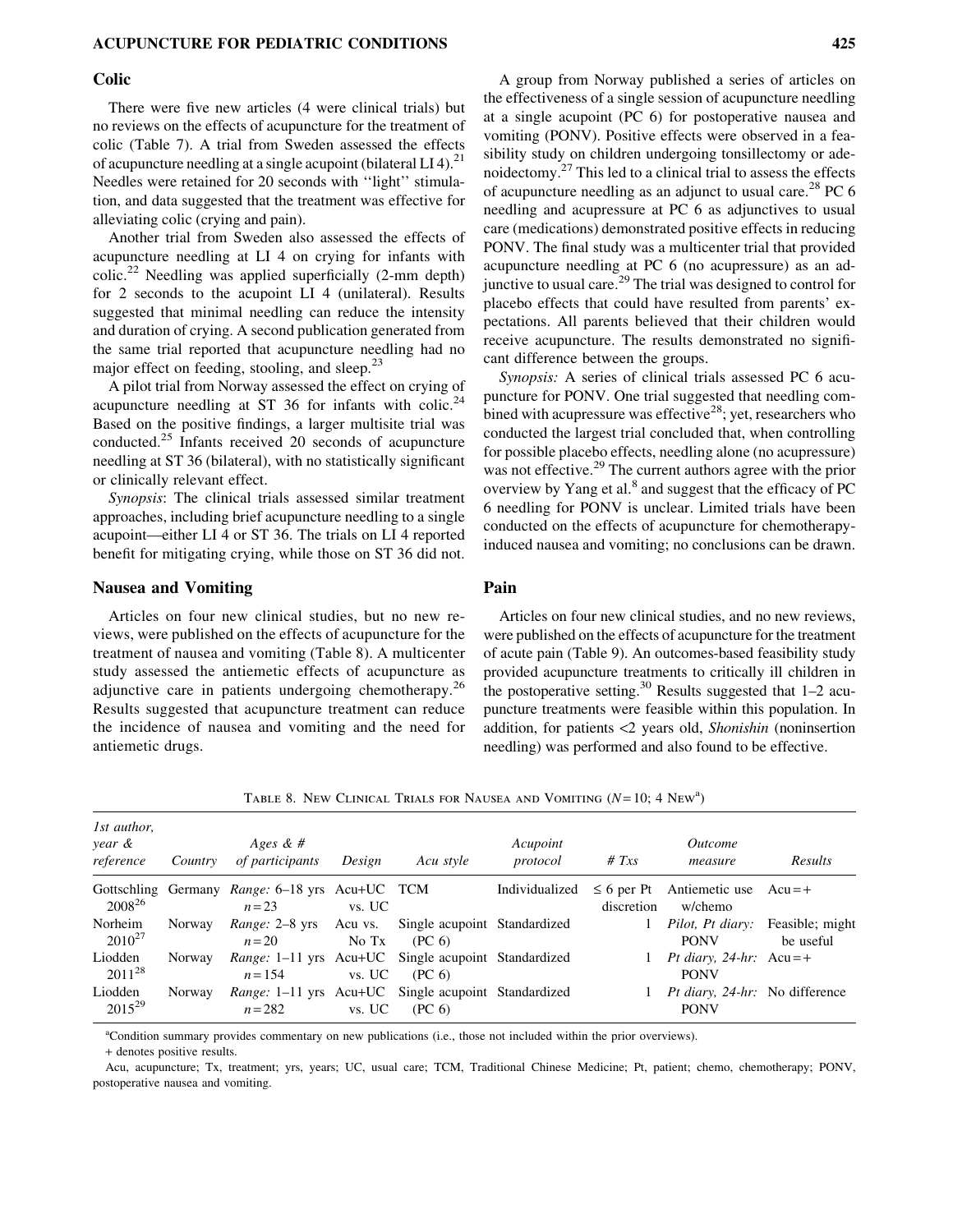| 1st author,<br>year &<br>reference | Country                 | Ages & $#$<br>of participants                         | Design             | Acu style                    | Acupoint<br>protocol    | # $Txs$              | <i><u>Outcome</u></i><br>measure              | Results                      |
|------------------------------------|-------------------------|-------------------------------------------------------|--------------------|------------------------------|-------------------------|----------------------|-----------------------------------------------|------------------------------|
| Wu<br>$2009^{30}$                  | United<br><b>States</b> | Range:<br>$6 \text{ mo} - 18 \text{ yrs}$<br>$n = 23$ | Outcomes-<br>based | Japanese- style              | Semi-<br>individualized | $2: 2$ days<br>apart | <i>Pilot:</i> Pain<br>scales $\&$<br>symptoms | Feasible; might<br>be useful |
| Lin<br>$2009^{31}$                 | United<br><b>States</b> | Range: $1-6$ yrs<br>$n=60$                            | Acu vs.<br>no Tx   | 2 acupoints<br>(LI 4, HT 7)  | Standardized            |                      | Pain &<br>agitation<br>scales                 | $Acu = +$                    |
| Ecevit<br>$2011^{32}$              | Turkey                  | Mean: 30 wks<br>$n=10$                                | Acu vs.<br>no Tx   | Single acupoint<br>(Yintang) | Standardized            |                      | Crying $\&$<br>pain scale                     | $Acu = +$                    |
| Nager<br>$2015^{33}$               | United<br><b>States</b> | <i>Mean</i> : 15 yrs<br>$n=6$                         | Outcomes-<br>based | Japanese-style<br>(Kiiko)    | Individualized          | 1                    | <i>Pilot:</i> 3 Pain<br>scales                | Feasible; might<br>be useful |

a Condition summary provides commentary on new publications (i.e., those not included within the prior overviews).

+ denotes positive results.

Acu, acupuncture; Tx, treatment; mo, months; yrs, years; wks, weeks.

A trial from the U.S. assessed the effects of acupuncture needling at two acupoints (HT 7 and LI 4) to reduce postoperative pain in children undergoing tympanostomy-tube placement.<sup>31</sup> Results suggested that a single session of acupuncture needling can reduce pain and emergence agitation.

A trial from Turkey assessed the effects of acupuncture needling at a single acupoint (Yintang) on reducing pain in preterm neonates who required a heel prick for blood-gas analysis.<sup>32</sup> Results suggested that needling this acupoint was an effective method to reduce pain and duration of crying.

An outcomes-based pilot study assessed the effects of Japanese-style acupuncture treatments to reduce pain in pediatric patients diagnosed with acute appendicitis.<sup>33</sup> Results suggested that Kiiko-style acupuncture was feasible in this population and might decrease pain and inflammation.

Synopsis: Four clinical trials reported positive effects achieved by using various styles of acupuncture treatment for differing pain conditions. All trials provided a brief intervention (1 or 2 sessions) within a hospital setting. The current authors agree with the overview by Yang et al., which concluded: "The efficacy of acupuncture for pain reduction is promising.''<sup>8</sup>

## Asthma

Articles on two new clinical trials and one new review were published (Table 10).

A trial from Germany assessed the immediate effects of adjunctive acupuncture treatment for children with bronchial asthma.<sup>34</sup> Results were mixed, with improvements in peak expiratory flow (PEF) variability and anxiety, but no differences were seen in lung-function tests and quality of life.

A trial from Denmark assessed the effects of acupuncture needling at a single acupoint (LR 2) combined with acupressure in children with asthma.<sup>35</sup> The results of patient diaries indicated that acupuncture was effective at the end of treatment; however, no effect was observed at the primary endpoint (8-month follow-up).

| 1st author,<br>year &<br>reference | Country | Ages & $#$<br>of participants                       | Design               | Acu style                      | Acupoint<br>protocol    | # $Txs$               | <i>Outcome measure</i>                 | Results      |
|------------------------------------|---------|-----------------------------------------------------|----------------------|--------------------------------|-------------------------|-----------------------|----------------------------------------|--------------|
| Scheewe<br>$2011^{34}$             | Germany | Range:<br>$12-17$ yrs<br>$n=93$                     | $Acu+UC$<br>vs. UC   | <b>TCM</b>                     | Semi-<br>individualized | $12:3\times$ /wk      | Lung function,<br>PEF, QoL,<br>anxiety | Mixed        |
| Karlson<br>$2013^{35}$             | Denmark | Range:<br>$6 \text{ mo}-6 \text{ yrs}$<br>$n = 122$ | Acu vs. no Tx Single | acupoint<br>(LR <sub>2</sub> ) | Standardized            | $10:2$ days-<br>2 wks | Pt diary at 12 mo                      | No<br>effect |

| TABLE 10. NEW CLINICAL TRIALS FOR ASTHMA $(N=4; 3 \text{ New}^a)$ |  |  |  |  |  |  |  |  |  |
|-------------------------------------------------------------------|--|--|--|--|--|--|--|--|--|
|-------------------------------------------------------------------|--|--|--|--|--|--|--|--|--|

a Condition summary provides commentary on new publications (i.e., those not included within the prior overviews). One article was a systematic review and is not included in this table.

Acu, acupuncture; Tx, treatment; yrs, years; mo, months; UC, usual care; TCM, Traditional Chinese Medicine; wk, week; PEF, peak expiratory flow; QoL, quality of life; Pt, patient.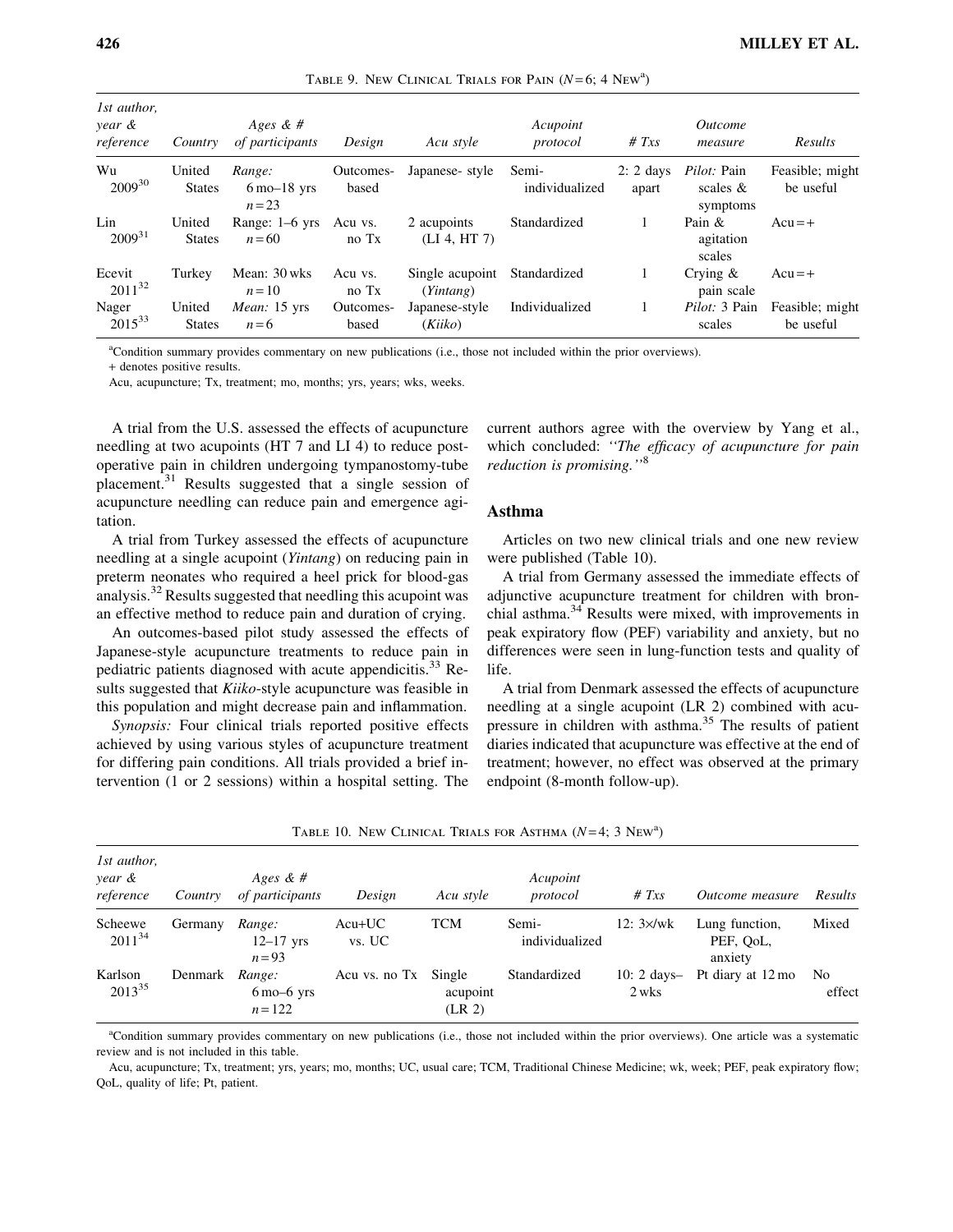TABLE 11. NEW CLINICAL TRIALS FOR AMBLYOPIA  $(N=2; 2 \text{ New}^3)$ 

| 1st author, year<br>& reference | Country | Ages & $#$<br>of participants        | Design             | Acu style  | Acupoint<br>protocol | # $Txs$                         | <i><u>Outcome</u></i><br>measure | Results   |
|---------------------------------|---------|--------------------------------------|--------------------|------------|----------------------|---------------------------------|----------------------------------|-----------|
| Zhao $2010^{37}$                | China   | <i>Range:</i> $7-12$ yrs<br>$n = 88$ | Acu vs. UC         | <b>TCM</b> | Standardized         | $75:5 \times$ /wk<br>for 15 wks | <b>BCVA</b>                      | $Acu = +$ |
| Lam, $2011^{38}$                | China   | Range: 3-7 yrs<br>$n = 83$           | $Acu+UC$<br>vs. UC | TCM        | Standardized         | $45:5 \times$ /wk<br>for 15 wks | <b>BCVA</b>                      | $Acu = +$ |

a Condition summary provides commentary on new publications (i.e., those not included within the prior overviews).

+ denotes positive results.

Acu, acupuncture; Tx, treatment; yrs, years; UC, usual care; TCM, Traditional Chinese Medicine; wk, week; BCVA, best-corrected visual acuity.

The review identified seven clinical trials, including both newly published trials; no meta-analysis was performed. The researchers concluded that ''acupuncture may have a beneficial effect on peak expiratory flow (PEF) or PEF variability."<sup>36</sup>

Synopsis: Two clinical trials reported mixed effects, each with a different treatment approach. Both trials were included within the recent systematic review, which suggested a beneficial effect of acupuncture on PEF.<sup>36</sup> The current authors agree with the prior overview by Yang et al., which concluded: "The efficacy of acupuncture for asthma is unclear."<sup>8</sup>

# Amblyopia

Articles on two new clinical studies, and no new reviews, were published on the effects of acupuncture for the treatment of amblyopia (Table 11). A group from China conducted both studies. The first study compared the effects of acupuncture treatment to daily eye patching. $37$  Both groups received optical correction and performed eye exercises. Results suggested that acupuncture was as effective as eye patching. The second study assessed the effects of the same acupuncture treatment, this time adjunctive to refractive correction.38 Results of this trial suggested that adjunctive acupuncture was beneficial for anisometropic amblyopia and that treatment effects were maintained at a 1-year follow-up.

Synopsis: Two clinical trials (same acupoint protocol) reported positive effects on amblyopia. Both trials are included in the recent overview by Yang et al., which concluded: ''The efficacy of acupuncture for amblyopia is promising.''<sup>8</sup>

#### Attention-Deficit Hyperactivity Disorder

Articles on two new clinical trials were published (Table 12) on attention-deficit hyperactivity disorder (ADHD), and there were no new reviews. A trial compared two forms of Korean-style hand acupuncture treatment.39 The authors suggest that the newly developed 3-phase hand acupuncture system was clinically superior to the traditional system of Korean-style hand acupuncture.

A trial from China compared the effects of EA treatment to sham EA.<sup>40</sup> Both groups received acupuncture at the same set of acupoints, but the control group did not receive Deqi stimulation or an EA current. The results suggested that adjunctive EA treatment can have positive effects in reducing symptoms of ADHD.

Synopsis: Two clinical trials, each with a different treatment approach, reported positive effects. The current authors agree with the prior overview by Yang et al., which concluded: ''The efficacy of acupuncture for ADHD is unclear.''<sup>8</sup>

#### Nocturnal Enuresis

One new clinical study and one new review have been published on the effects of acupuncture for the treatment of nocturnal enuresis (Table 13). The review identified 21 clinical trials from which it pooled data for meta-analysis.<sup>42</sup>

| 1st author,<br>year &<br>reference | Country                 | Ages & $#$<br>of participants | Design                                | Acu style      | Acupoint<br>protocol    | # $Txs$           | <i><u>Outcome</u></i><br>measure | Results                        |
|------------------------------------|-------------------------|-------------------------------|---------------------------------------|----------------|-------------------------|-------------------|----------------------------------|--------------------------------|
| Soliman<br>$2007^{39}$             | United<br><b>States</b> | $Range:10-15$ yrs<br>$n = 40$ | Acu vs. Acu<br>(2 different<br>forms) | Korean<br>Hand | Semi-<br>individualized | 20:1/wk           | Pt diary                         | New style<br>more<br>effective |
| Li $2010^{40}$                     | China                   | Range: 4–6 yrs<br>$n = 180$   | Acu+UC vs.<br>$sham+UC$               | <b>TCM</b>     | Standardized            | $72:6 \times$ /wk | Curative<br>effect               | $Acu = +$                      |

TABLE 12. NEW CLINICAL TRIALS FOR ATTENTION-DEFICIT HYPERACTIVITY DISORDER  $(N=3; 2 \text{ New}^3)$ 

a Condition summary provides commentary on new publications (i.e., those not included within the prior overviews).

+ denotes positive results.

Acu, acupuncture; Tx, treatment; yrs, years; UC, usual care; TCM, Traditional Chinese Medicine; wk, week; Pt, patient.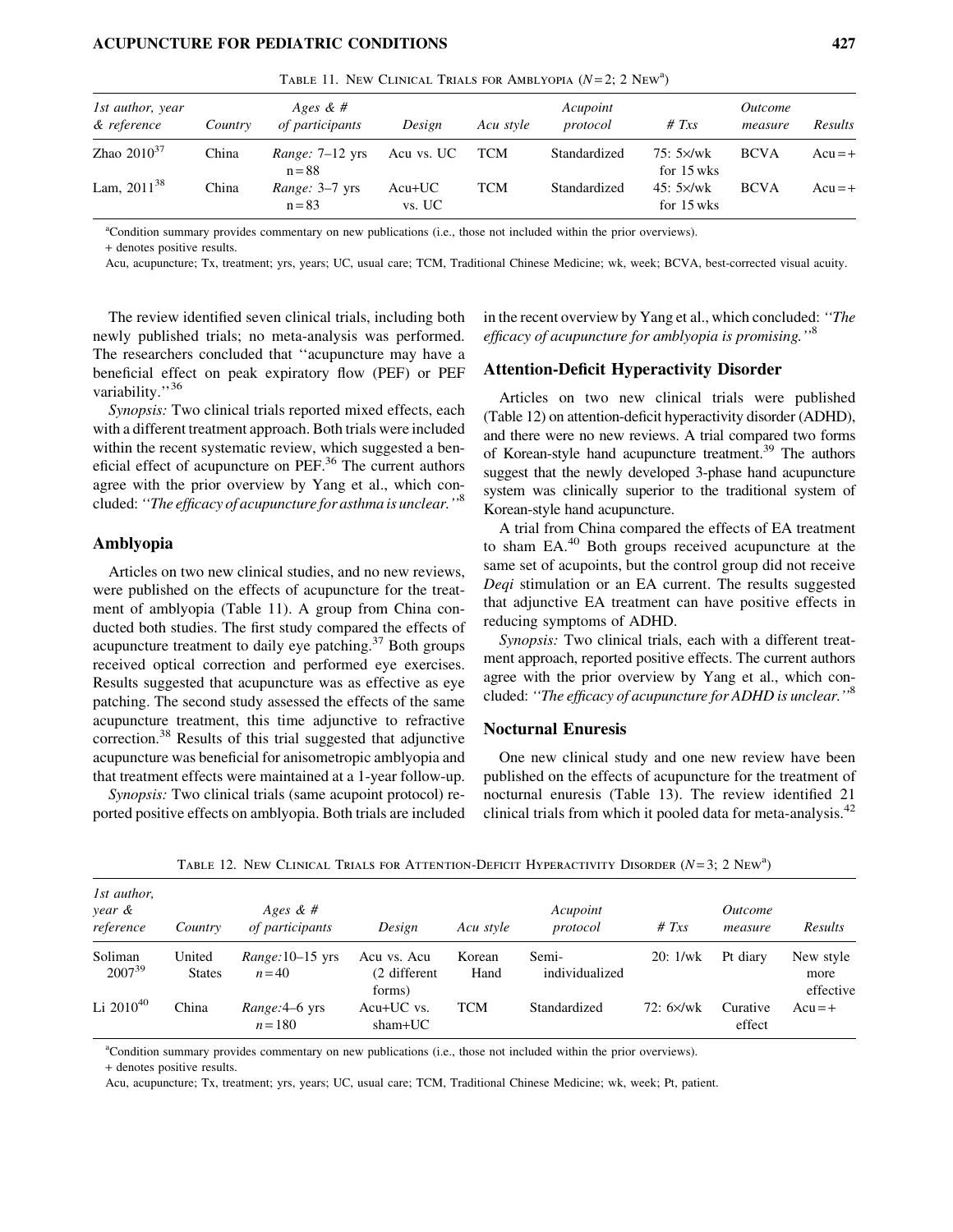TABLE 13. NEW CLINICAL TRIALS FOR NOCTURNAL ENURESIS  $(N=6; 2 \text{ New}^3)$ 

| 1st author, year<br>& reference | Country | Ages & $#$<br>of participants        | Design             | Acu style  | Acupoint<br>protocol | # $Txs$                                            | <i><u>Outcome</u></i><br>measure | Results   |
|---------------------------------|---------|--------------------------------------|--------------------|------------|----------------------|----------------------------------------------------|----------------------------------|-----------|
| El Koumi $2013^{41}$            | Egypt   | <i>Range:</i> $9-17$ yrs<br>$n = 50$ | Outcomes-<br>based | <b>TCM</b> | Standardized         | $20:10$ days of<br>consecutive<br>$Txs/mo \times2$ | Pt diary                         | $Acu = +$ |

a Condition summary provides commentary on new publications (i.e., those not included within the prior overviews). + denotes positive results.

Acu, acupuncture; Tx, treatment; yrs, years; TCM, Traditional Chinese Medicine; mo, month; Pt, patient.

The results suggested that acupuncture may be beneficial, but the authors cautioned that effects ''might be overstated due to low methodological qualities.''

An outcomes-based trial (excluded from the new systematic review) provided a course of acupuncture treatment for children who were unresponsive to medications and behavioral therapy. $41$  Results suggested that acupuncture was beneficial for children with nocturnal enuresis and that the effects were maintained at a 1-year follow-up.

Synopsis: The most-recent systematic review was cautiously optimistic regarding the effects of acupuncture for nocturnal enuresis. $42$  In support of this, a new outcomes study suggests positive effects in children nonresponsive to usual care. $41$  The current authors agree with the earlier overviews by Libonate et al.<sup>7</sup> and by Yang et al., $^8$  which concluded that results are promising and warrant additional research.

# Miscellaneous Conditions

A single publication was identified for each of four other conditions: intellectual disability<sup>43</sup>; brachial plexus neuropathy<sup>44</sup>; obesity<sup>45</sup>; and mumps<sup>46</sup> (Table 14). For the article on mumps, a systematic review by the Cochrane Collaboration, the researchers were unable to locate trials that met the predefined inclusion criteria.<sup>46</sup> The clinical trials are presented in Table 14, but no summary is provided here.

## DISCUSSION

For the current review, 71 English-language publications (59 clinical trials and 12 reviews) were identified on the use of acupuncture within the pediatric population. Compared to the 333 randomized controlled trials on acupuncture published in the 10-year period 1997–2007, the 20 pediatric clinical trials (from same timeframe) represent a small subset (6%) of the acupuncture research. $47$ 

This review highlighted diverse acupuncture treatment styles (e.g., TCM, Japanese meridian therapy, and researchbased single acupoint needling). Each of these treatment styles applied varying stimulation techniques, ranging from a single 2-second stimulation to 20-minute needle retention with EA. The sample sizes of the clinical trials ranged from 2 to 761 participants; yet, the majority of the trials were

| 1st author,<br>year &<br>reference | Country | Ages & #<br>of participants                             | Design           | Acu<br>style | Acupoint<br>protocol         | # $Txs$                     | Condition                        | <i><u>Outcome</u></i><br>measure                                                | Results            |
|------------------------------------|---------|---------------------------------------------------------|------------------|--------------|------------------------------|-----------------------------|----------------------------------|---------------------------------------------------------------------------------|--------------------|
| Tian<br>$2010^{43}$                | China   | Range:<br>$1-16$ yrs<br>$n = 100$                       | Acu vs.<br>herbs |              | TCM Semi-<br>individualized  | $60:5 \times$ /wk           | Intellectual<br>disability       | Total effective $Acu = +$<br>rate                                               |                    |
| Ding<br>200844                     | China   | Range:<br>$20 \text{ days} - 15 \text{ mo}$<br>$n = 68$ | Acu<br>vs. UC    |              | TCM Semi-<br>individualized  | $30:10$ gd;<br>2-day rest   | Brachial<br>plexus<br>neuropathy | Total effective $Acu = +$<br>rate                                               |                    |
| <b>Zhang</b><br>$2011^{45}$        | China   | <i>Range:</i> $9-14$ yrs<br>$n=10$                      | based            |              | Outcomes- TCM Individualized | $8:2\times/wk$<br>for 4 wks | Obesity                          | <i>Pilot:</i> Multiple Feasible:<br>outcomes<br>(BMI,<br>adiposity,<br>$etc.$ ) | might be<br>useful |

Table 14. New Clinical Trials for Miscellaneous Conditions

a Condition summary provides commentary on new publications (i.e., those not included within the prior overviews). One trial on mumps was a systematic review and is not included in this table.

+ denotes positive results.

Acu, acupuncture; Tx, treatment; yrs, years; mo, months; UC, usual care; TCM, Traditional Chinese Medicine; BMI, body mass index.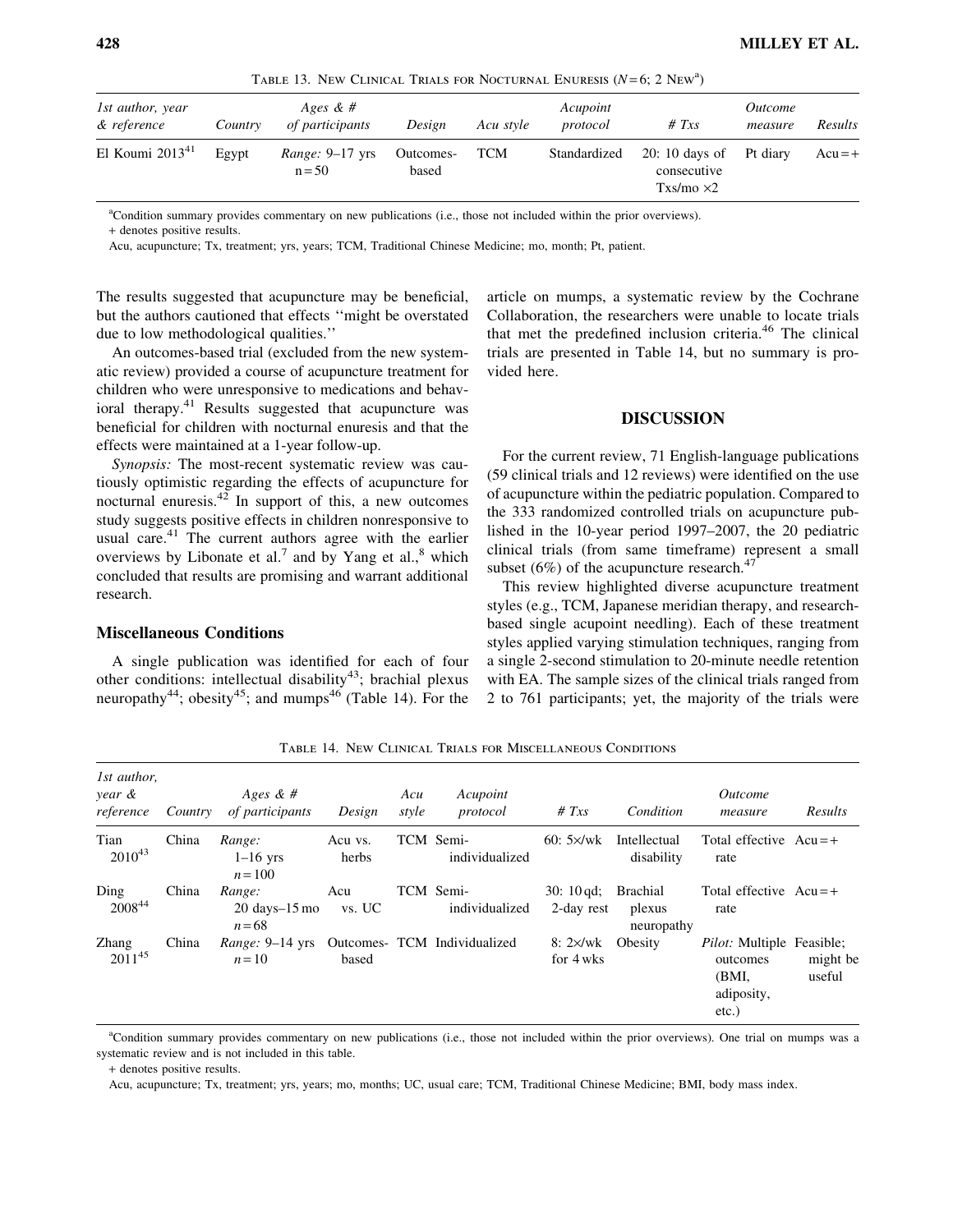small-scale, with 81% having sample sizes of  $n \le 100$  (48%  $n \leq 50$ ). In addition, the number and frequency of treatments varied widely, from 1 to 72 treatments administered over a maximum of 9-months.

The earlier overviews of research within the pediatric population suggested promising effects for cerebral palsy, nocturnal enuresis, nausea and vomiting, and pain. $5,7,8$  The current review findings indicate that research has slowed in two of these areas: in nausea and vomiting and in nocturnal enuresis.

Although speculative, the downturn in the area of nausea and vomiting may, in part, be a result of the negative findings of the most recent and largest trial  $(n=282)$ .<sup>29</sup> This trial controlled for parental expectations, and found no effect for adjunctive acupuncture. However, it would be misleading to suggest that acupuncture is ineffective for addressing PONV, as this trial assessed acupuncture needling at a single acupoint (PC 6). Indeed, the authors in that trial called for future research to ''investigate acupuncture treatment which balances adequate dose and technique and a feasible, child-friendly acupuncture treatment.<sup>29</sup><sup>1</sup> Although this approach (only needling PC 6) may be rare in clinical practice, it was the protocol in seven of eight clinical trials; the eighth trial utilized PC 6 and CV 13.<sup>48</sup>

In contrast, this review identified an increase in the number of trials on ASD, cerebral palsy, colic, and pain. Similar to the trials of PONV, all of the trials on colic  $(n=4)$ investigated acupuncture needling at a single acupoint: either ST 36 or LI  $4.24,25$  Although neither line of research was able to draw definitive conclusions, it bears repeating that it would be inappropriate to cease conducting trials. Indeed, the Swedish team of researchers published a commentary suggesting that "Inconclusive results...can be due to different acupuncture points, different insertion times, different needling methods...," and that future trials with additional acupoints are warranted.<sup>49</sup>

Pain is an area that warrants comment, as it is a common complaint within the pediatric population; prevalence rates for chronic pain are estimated at  $11\% - 38\%$ .<sup>50</sup> This review's findings indicate that a sparse 10% (6/59) of the current research literature investigated pain and only two studies investigated chronic pain. It is promising to note that the majority (4/6) of these trials were conducted recently. This is likely a result of the earlier overviews that strongly urged additional research in this area.<sup>7,8,51</sup>

#### Limitations

These findings should be considered in light of the exclusion of non-English publications. Given that a significant number of trials were conducted in other countries (e.g., China, Norway, and Germany), the current review findings may not represent the totality of the literature. For example, a systematic review of epilepsy identified articles on 11

clinical trials, but articles on 10 of the trials were published in Chinese and not included in this review.<sup>42</sup>

# Implications

A recommendation on the benefit of acupuncture for each of the 20 conditions is beyond the scope of this review. This would require, among other items, methodological assessment of trials and pooling of data. When drawing conclusions on the effects of acupuncture, caution is warranted, as acupuncture needling in clinical research may not be equivalent to acupuncture treatment in clinical practice. These differences bring to the foreground ecologic validity (i.e., the extent to which a study reflects real-world clinical practice)—a concept suggested as an imperative in acupuncture research. $52$  As a generalization, in clinical practice, combinations of acupoints are chosen on the basis of classical Traditional East Asian Medicine signs and symptoms. For example, among the research on pain, one trial assessed individualized Japanese-style acupuncture treatments while another trial investigated a single acupoint (Yintang). Inferring generalization from these trials about the benefits of acupuncture for pain would be misleading.

An earlier overview concluded: ''With such sparse research being conducted in pediatric acupuncture, all studies should be encouraged, but larger studies will ultimately be most valuable.<sup>7</sup>" Given the dearth of articles, future trials are warranted for all conditions. Yet, starting with smaller, not larger trials may be key. In particular, a focused line of research is recommended that employs the early phase research model (including ecologic validity).<sup>53</sup> For example, a small  $(n=6)$ outcomes-based study assessed the effects of Japanese-style acupuncture treatments to reduce pain caused by acute appendicitis.33 The positive trends and feasibility led the authors to call for a future trial with a larger sample and include a comparator group (usual care). This exemplar trial assessed a therapeutic treatment as it was clinically applied in a realworld setting with minimal costs and multiple outcomes, providing ample ground for a future trial to investigate the different components of this treatment approach separately.

#### CONCLUSIONS

Based on this assessment of the literature, acupuncture is well-received among the pediatric population for a variety of conditions  $(N=20)$ . The current authors agree with earlier overviews that promising evidence for the benefits of acupuncture is mounting for the following common pediatric conditions: amblyopia; cerebral palsy; nocturnal enuresis; and pain.5,7,8 The current authors also posit that the early phase research model, with particular focus on ecologic validity, should be employed to all areas of study. The conditions with promising evidence may represent key areas of focus for future research.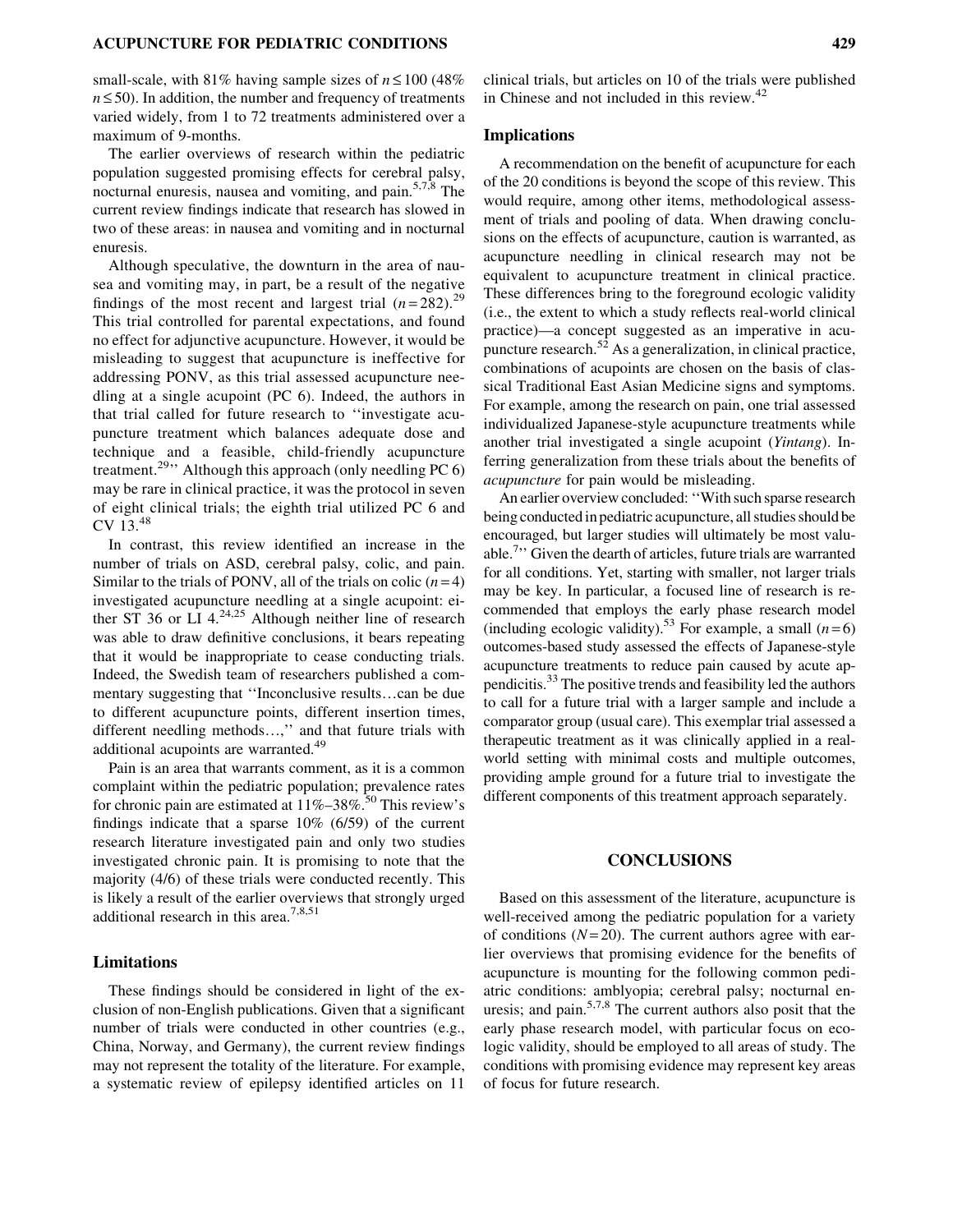#### ACKNOWLEDGMENTS

The authors express appreciation to Candise Branum, MLS, for guidance and assistance with database search strategies, and to Richard Hammerschlag, PhD, for guidance, editing, and critical comments that improved the article greatly. In addition, the authors thank their colleagues on the board of the Society for Acupuncture Research, for guidance and support on the development of this article.

# AUTHOR DISCLOSURE STATEMENT

No competing financial interests exist for any authors, and there was no specific outside funding.

## **REFERENCES**

- 1. Birch S. Shonishin: Japanese Pediatric Acupuncture, 1st ed: Thieme Medical Publishers, New York; 2011.
- 2. Clarke TC, Black LI, Stussman BJ, Barnes PM, Nahin RL. Trends in the use of complementary health approaches among adults: United States, 2002–2012. [Natl Health Stat Rep](http://online.liebertpub.com/action/showLinks?pmid=25671660). 2015; 79:1–16.
- 3. Raith W, Urlesberger B, Schmölzer GM. Efficacy and safety of acupuncture in preterm and term infants. [Evid Based](http://online.liebertpub.com/action/showLinks?pmid=23878607) [Complement Alternat Med](http://online.liebertpub.com/action/showLinks?pmid=23878607). 2013;2013:739414.
- 4. Adams D, Cheng F, Jou H, Aung S, Yasui Y, Vohra S. The safety of pediatric acupuncture: A systematic review. [Pedia](http://online.liebertpub.com/action/showLinks?pmid=22106073&crossref=10.1542%2Fpeds.2011-1091)[trics.](http://online.liebertpub.com/action/showLinks?pmid=22106073&crossref=10.1542%2Fpeds.2011-1091) 2011;128(6):e1575–e1587.
- 5. Jindal V, Ge A, Mansky PJ. Safety and efficacy of acupuncture in children: A review of the evidence. [J Pediatr](http://online.liebertpub.com/action/showLinks?pmid=18525459&crossref=10.1097%2FMPH.0b013e318165b2cc) [Hematol Oncol.](http://online.liebertpub.com/action/showLinks?pmid=18525459&crossref=10.1097%2FMPH.0b013e318165b2cc) 2008;30(6):431–442.
- 6. Gottschling S, Gronwald B, Schmitt S, et al. Use of complementary and alternative medicine in healthy children and children with chronic medical conditions in Germany. [Com](http://online.liebertpub.com/action/showLinks?crossref=10.1016%2Fj.ctim.2011.06.001)[plement Ther Med](http://online.liebertpub.com/action/showLinks?crossref=10.1016%2Fj.ctim.2011.06.001). 2013;21(suppl1):S61-S69.
- 7. Libonate J, Evans S, Tsao JC. Efficacy of acupuncture for health conditions in children: A review. [ScientificWorldJournal](http://online.liebertpub.com/action/showLinks?pmid=18661055&crossref=10.1100%2Ftsw.2008.86) 2008; 8:670–682.
- 8. Yang C, Hao Z, Zhang LL, Guo Q. Efficacy and safety of acupuncture in children: An overview of systematic reviews. [Pediatr Res.](http://online.liebertpub.com/action/showLinks?pmid=25950453&crossref=10.1038%2Fpr.2015.91) 2015;78(2):112–119.
- 9. Gunsberger M. Acupuncture in the treatment of sore throat symptomatology. [Am J Chin Med \(Gard City N Y\)](http://online.liebertpub.com/action/showLinks?pmid=4590189&crossref=10.1142%2FS0192415X73000358). 1973;1(2): 337–340.
- 10. Allam H, ElDine NG, Helmy G. Scalp acupuncture effect on language development in children with autism: A pilot study. [J Altern Complement Med](http://online.liebertpub.com/action/showLinks?system=10.1089%2Facm.2007.0508). 2008;14(2):109–114.
- 11. Chen WX, Wu-Li L, Wong VC. Electroacupuncture for children with autism spectrum disorder: Pilot study of 2 cases. [J Altern Complement Med](http://online.liebertpub.com/action/showLinks?system=10.1089%2Facm.2007.0823). 2008;14(8):1057–1065.
- 12. Chan AS, Cheung MC, Sze SL, Leung WW. Seven-star needle stimulation improves language and social interaction of children with autistic spectrum disorders. [Am J Chin Med.](http://online.liebertpub.com/action/showLinks?pmid=19606510&crossref=10.1142%2FS0192415X09007004) 2009;37(3):495–504.
- 13. Wong VC, Chen WX. Randomized controlled trial of electroacupuncture for autism spectrum disorder. [Altern Med Rev.](http://online.liebertpub.com/action/showLinks?pmid=20806998) 2010;15(2):136–146.
- 14. Wong VC, Sun JG. Randomized controlled trial of acupuncture versus sham acupuncture in autism spectrum disorder. [J Altern Complement Med](http://online.liebertpub.com/action/showLinks?system=10.1089%2Facm.2007.0768). 2010;16(5):545–553.
- 15. Ming X, Chen X, Wang XT, Zhang Z, Kang V, Zimmerman-Bier B. Acupuncture for treatment of autism spectrum disorders. [Evid Based Complement Alternat Med.](http://online.liebertpub.com/action/showLinks?pmid=22203876) 2012;2012: 679845.
- 16. Duncan B, McDonough-Means S, Worden K, Schnyer R, Andrews J, Meaney FJ. Effectiveness of osteopathy in the cranial field and myofascial release versus acupuncture as complementary treatment for children with spastic cerebral palsy: A pilot study. [J Am Osteopath Assoc.](http://online.liebertpub.com/action/showLinks?pmid=18948639) 2008;108(10): 559–570.
- 17. Wu Y, Zou LP, Han TL, et al. Randomized controlled trial of Traditional Chinese Medicine (acupuncture and tuina) in cerebral palsy: Part 1—any increase in seizure in integrated acupuncture and rehabilitation group versus rehabilitation group? [J Altern Complement Med.](http://online.liebertpub.com/action/showLinks?system=10.1089%2Facm.2007.0756) 2008;14(8):1005–1009.
- 18. Duncan B, Shen K, Zou LP, et al. Evaluating intense rehabilitative therapies with and without acupuncture for children with cerebral palsy: A randomized controlled trial. [Arch Phys](http://online.liebertpub.com/action/showLinks?pmid=22541308&crossref=10.1016%2Fj.apmr.2011.12.009) [Med Rehabil.](http://online.liebertpub.com/action/showLinks?pmid=22541308&crossref=10.1016%2Fj.apmr.2011.12.009) 2012;93(5):808–815.
- 19. Wang J, Sun K, Wu X. Effect of individualized needling on gross motor function in cerebral palsy infants. [J Acupunct](http://online.liebertpub.com/action/showLinks?crossref=10.1007%2Fs11726-013-0647-8) [Tuina Sci.](http://online.liebertpub.com/action/showLinks?crossref=10.1007%2Fs11726-013-0647-8) 2013;11(1):13–18.
- 20. Liu ZH, Qi YC, Pan PG, Ma MM, Qian XG, Fu WJ. Clinical observation on treatment of clearing the Governor Vessel and refreshing the mind needling in neural development and remediation of children with cerebral palsy. [Chin J Integr Med.](http://online.liebertpub.com/action/showLinks?pmid=23818202&crossref=10.1007%2Fs11655-013-1504-9) 2013;19(7):505–509.
- 21. Reinthal M, Andersson S, Gustafsson M, Plos K, Lund I, Lundeberg T, Gustaf Rosén K. Effects of minimal acupuncture in children with infantile colic—a prospective, quasirandomised single blind controlled trial. [Acupunct Med](http://online.liebertpub.com/action/showLinks?pmid=18818563&crossref=10.1136%2Faim.26.3.171). 2008; 26(3):171–182.
- 22. Landgren K, Kvorning N, Hallström I Acupuncture reduces crying in infants with infantile colic: A randomised, controlled, blind clinical study. [Acupunct Med](http://online.liebertpub.com/action/showLinks?pmid=20959312&crossref=10.1136%2Faim.2010.002394). 2010;28(4):174–179.
- 23. Landgren K, Kvorning N, Hallström I. Feeding, stooling and sleeping patterns in infants with colic—a randomized controlled trial of minimal acupuncture. [BMC Complement Al](http://online.liebertpub.com/action/showLinks?pmid=21989212&crossref=10.1186%2F1472-6882-11-93)[ternat Med](http://online.liebertpub.com/action/showLinks?pmid=21989212&crossref=10.1186%2F1472-6882-11-93). 2011;11:93.
- 24. Skjeie H, Skonnord T, Fetveit A, Brekke M. A pilot study of ST36 acupuncture for infantile colic. [Acupunct Med.](http://online.liebertpub.com/action/showLinks?pmid=21450707&crossref=10.1136%2Faim.2010.003590) 2011; 29(2):103–107.
- 25. Skjeie H, Skonnord T, Fetveit A, Brekke M. Acupuncture for infantile colic: A blinding-validated, randomized controlled multicentre trial in general practice. [Scand J Prim Health](http://online.liebertpub.com/action/showLinks?pmid=24228748&crossref=10.3109%2F02813432.2013.862915) [Care.](http://online.liebertpub.com/action/showLinks?pmid=24228748&crossref=10.3109%2F02813432.2013.862915) 2013;31(4):190–196.
- 26. Gottschling S, Reindl TK, Meyer S, et al. Acupuncture to alleviate chemotherapy-induced nausea and vomiting in pediatric oncology—a randomized multicenter crossover pilot trial. [Klin Padiatr](http://online.liebertpub.com/action/showLinks?pmid=18949672&crossref=10.1055%2Fs-0028-1086039). 2008;220(6):365–370.
- 27. Norheim AJ, Liodden I, Howley M. Implementation of acupuncture and acupressure under surgical procedures in children: A pilot study. [Acupunct Med.](http://online.liebertpub.com/action/showLinks?pmid=20458123&crossref=10.1136%2Faim.2009.002220) 2010;28(2):71–73.